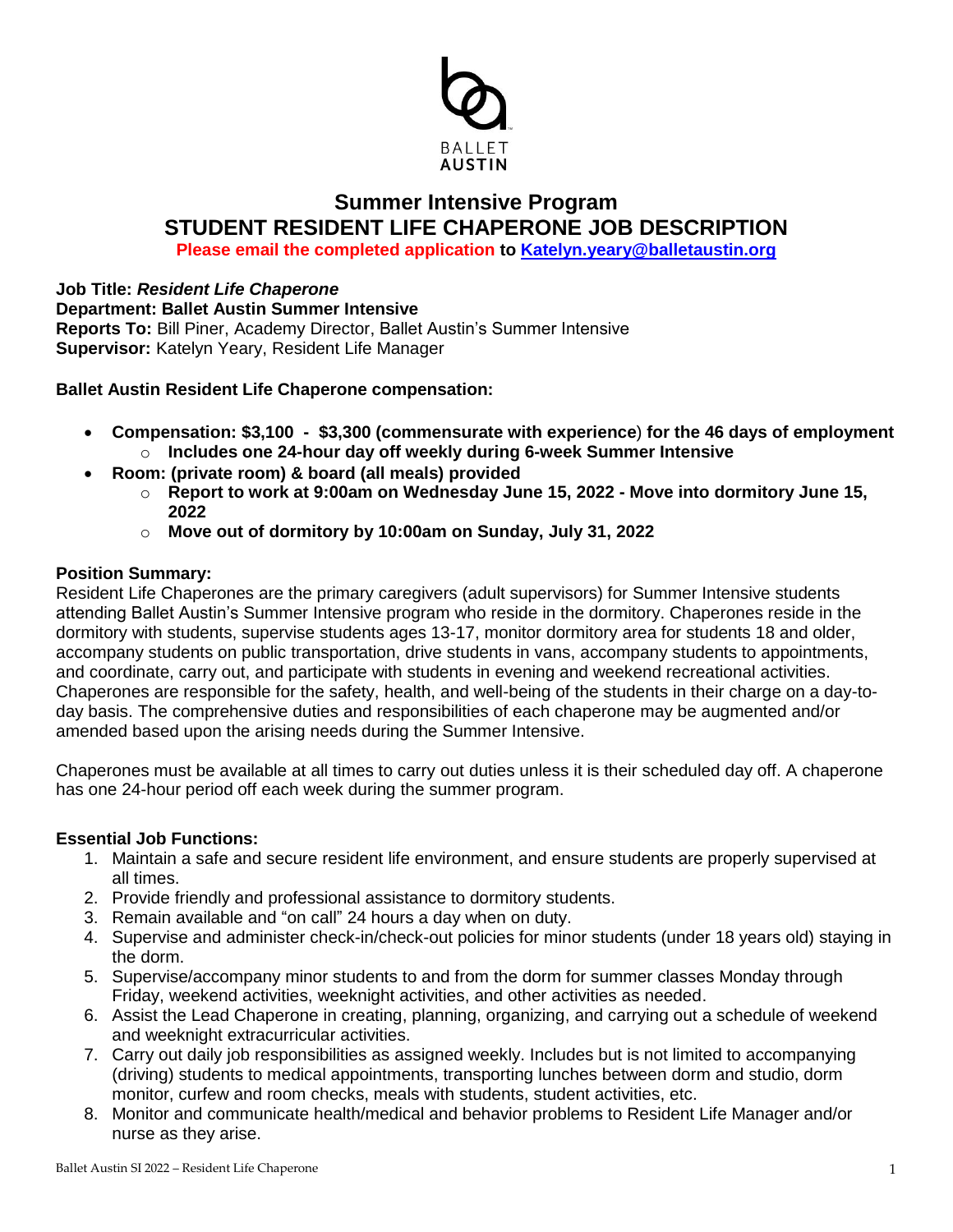## **Qualifications:**

- Must be 21 years of age or older at the time of employment
- Valid driver's license and driving experience (Must be able to drive a minivan 7 passenger van)
- High School graduate 1 year of college or post high school training preferred
- Must submit proof of Covid-19 vaccination
- Post job offer to include criminal background check and driving record
- Own and be able to use personal cell phone during the program
- Experience working with youth (experience supervising students in a camp/dorm setting helpful)
- Must be able to submit health history and immunization record
- Chaperones must be physically able to meet the demands of working long hours on a daily basis, as well as the ability to participate with students in day-to-day activities. Chaperones should be physically able to carry up to 30 lbs.

### **Knowledge, Skills, and Abilities:**

- **Previous experience with youth and ability to interact with all age levels in a professional and positive** manner
- **Upbeat and positive attitude**
- Ability to act as a positive role model with students and build appropriate relationships
- Demonstrate maturity of judgment in working with students
	- o Ability to lead and provide direction as needed with students
	- o Nurturing, mature and responsible
	- o Sense of humor
	- o Patience
	- $\circ$  Set a good example with regard to conduct, language, and appropriate dress
- Must be able to manage unexpected situations with ease and with an open mind
- Good skills in communication, relationship development, and respect for diversity with both students and other chaperones
- Adhere to the Ballet Austin policies and procedures which would include **NO SMOKING**, **CONSUMPTION OF ALCOHOL, OR USE OF ILLEGAL DRUGS** while serving in the capacity of a chaperone

### **Training and Orientation**

Chaperones participate in a mandatory two-day training and orientation (June 15, 16, and 17, 2022) prior to the arrival of Summer Intensive students on June 18, 2022. This training, coordinated by the Academy Director and Resident Life Manager, provides skills in working with students, strategies, as well as general information and policies and procedures surrounding the Summer Intensive program. Training will also include information about Ballet Austin, The Ballet Austin Summer Intensive, and meetings with key staff members.

Chaperones are expected to attend all meetings and update sessions called by directors throughout the summer. Questions regarding scheduling should be directed to the Academy Director *prior to* interview/hiring process.

Ballet Austin is located at 501 W. 3<sup>rd</sup> St., Austin, Texas 78701.

Chaperones reside in [The Callaway House dormitory,](http://callawayhouseaustin.com/) 505 West 22<sup>nd</sup> St, Austin, Texas 78705.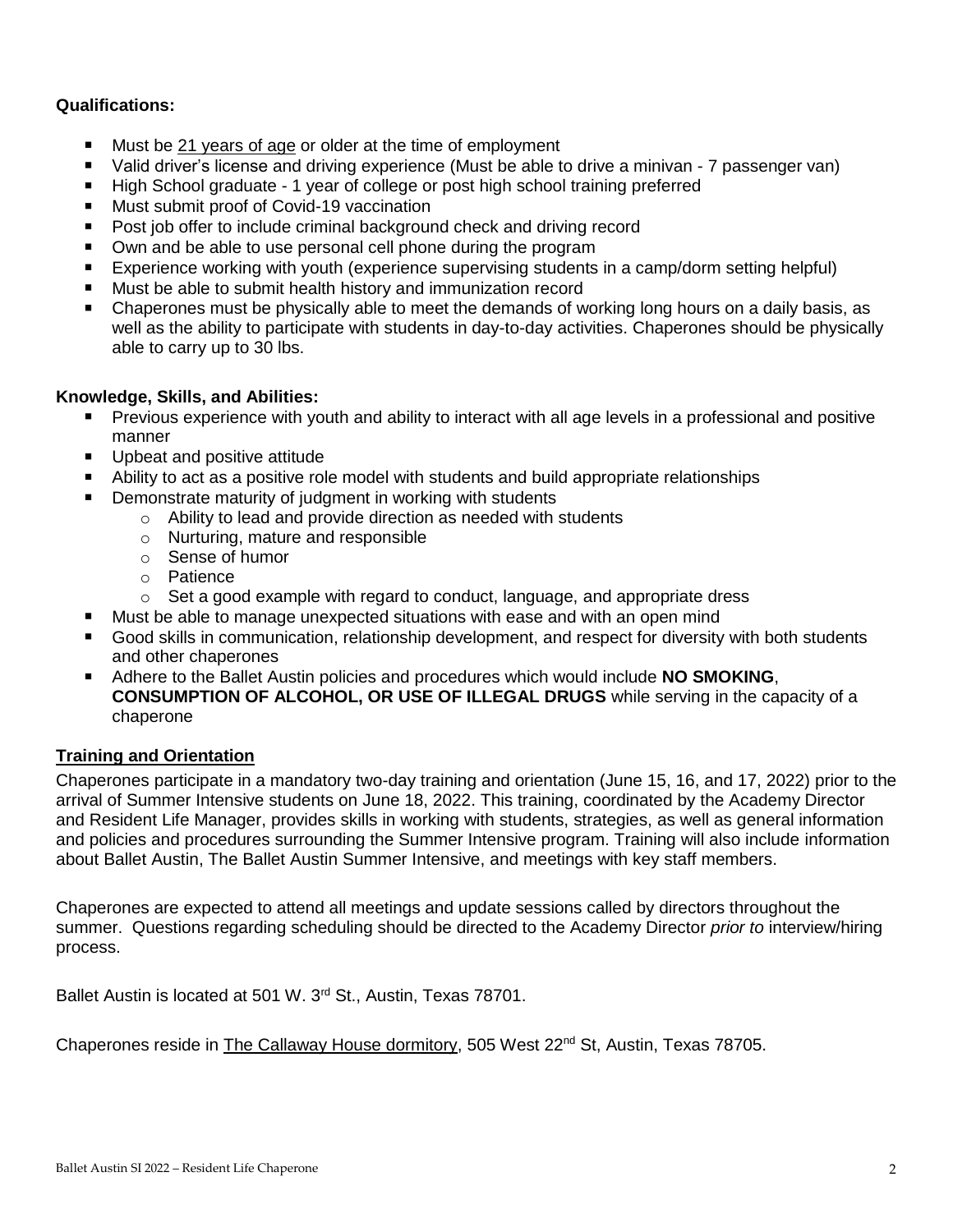

### **Ballet Austin's Summer Intensive 2022 General Information for Resident Life Chaperones**

Ballet Austin's Summer Intensive dormitory students reside at The Callaway House, a private dormitory adjacent to the University of Texas campus. Chaperones are Ballet Austin employees who reside in the dormitory and supervise Ballet Austin students during the 6-week program. Chaperones are one of the most valuable assets to Ballet Austin's Summer Intensive residential program. They are supervisors, counselors, drivers, encouragers, leaders, and surrogate moms and dads away from home. Summer Intensive students attend Ballet Austin's Summer Intensive from up to 35 different states as well as other countries. For some students, this will be their first time away from home. Each summer 9 or 10 chaperones are hired to work the full 6 weeks (46 days) of the Summer Intensive program.

## **Ballet Austin's Core Competencies: KNOWLEDGE, SKILLS AND ABILITIES**

**Collaboration** Effective Communicator Customer Focused Values Differences Resourcefulness Situational Adaptability Instills Trust

**Guidelines:** The following is provided so you will know what is expected of our chaperones and the commitment *before* applying. After applications are received, interviews will be scheduled with potential hires. A packet of more detailed information will be provided upon employment. In addition, a comprehensive two day training and orientation will be required at the start of the program. If hired, your training and orientation days are included in your pay.

**Summer Intensive Dates\*:** Chaperone meetings at Ballet Austin – 9:00am on Wednesday, June 15, 2022 Chaperones move into dormitory – Noon on Wednesday, June 15, 2022 Students arrive Sunday, June 18, 2022 Students depart Saturday, July 30, 2022 Chaperones move out of dormitory on Sunday, July 31, 2022 (morning)

**\***Chaperones must be available for the full period of employment, June 15 – July 31, 2022 **\***Each Chaperone receives one day (24 hours) off each week. Days off will vary from week to week and will be assigned on the work schedule. Special requests for time off must be directed to the Resident Life Manager.

**Chaperone Room and Board:** Chaperones must reside at the dormitory except during their designated day off each week. (Chaperones may stay in the dorm during their off duty day if desired) Chaperones will be provided a private dormitory room with bathroom, as well as all meals during time of employment. Some chaperone rooms are adjoined by a common suites area. Chaperones will also have access to the pool, workout facilities and laundry within the dorm.

Ballet Austin SI 2022 – Resident Life Chaperone 3 **General Responsibilities:** Students attend either a 3-week or 6-week Summer Intensive Session. The Ballet Austin Summer Intensive is an intense level of ballet training where students may train up to 7 hours each day Monday through Friday. For more detailed information about the Ballet Austin summer program, and to watch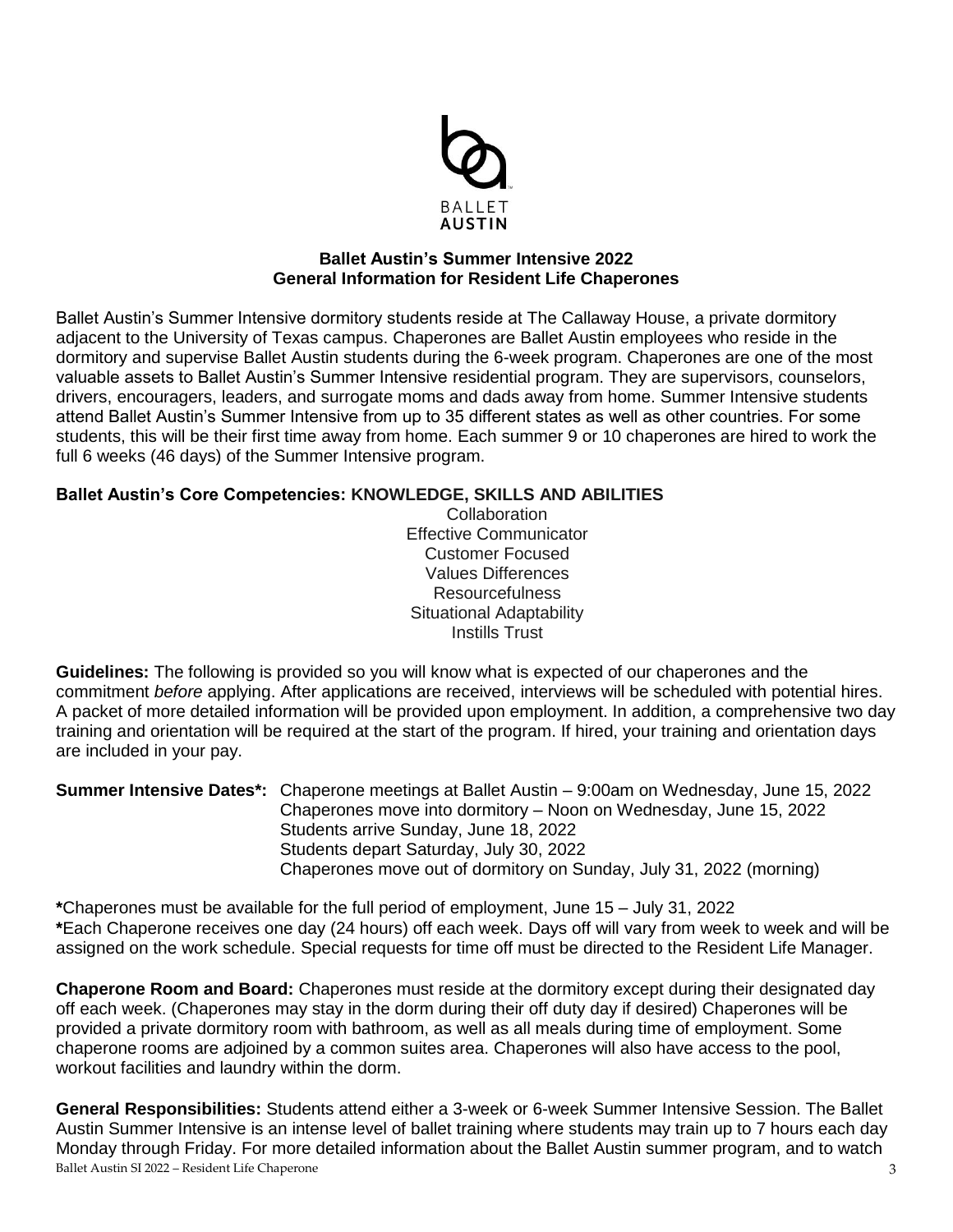our videos, visit our website at: [https://balletaustin.org/academy/summer-intensive/.](https://balletaustin.org/academy/summer-intensive/) Chaperones directly supervise students residing in the dormitory ranging in age from 13 to 17. In addition, students 18 and older reside in the dorm as non-minors. They do not require direct supervision, but Chaperones should be aware of their needs as well, and provide assistance as necessary. Each chaperone will be assigned a specific set of dorm rooms and group of SI students, **but chaperones are responsible for all the dormitory students**. Chaperones have assigned responsibilities each day, which may include, but will not be limited to: chaperoning students on city bus to and from the Ballet Austin studios, driving students in the program van or car, daytime dorm monitor, driving students to medical appointments, leading evening and weekend activities, and chaperoning excursions. Chaperones will have some free time during the day when students are in classes. However, unless a chaperone has a day off, he/she must always be on call to assist students and/or Ballet Austin staff.